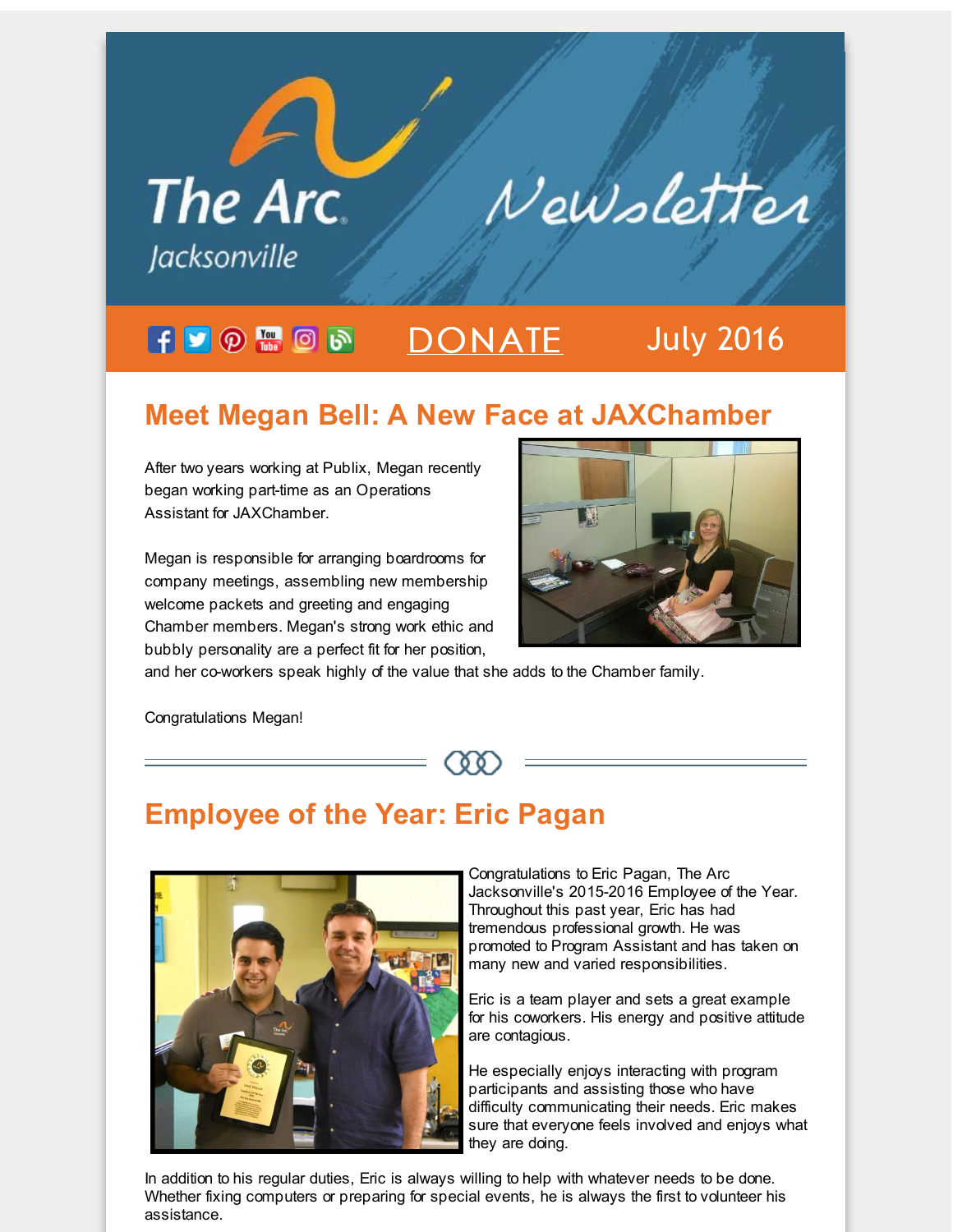Although Eric was initially shocked, he was happy and proud he earned the award.

"When I heard the nice things being read about me, I was honestly touched," Eric said. "Receiving this award has been my greatest accomplishment so far."

Eric says that working at The Arc Jacksonville has changed his life. What started as a job to earn a paycheck has become a passion for working with adults with intellectual and developmental disabilities. Eric looks forward to continuing to grow in his career with The Arc Jacksonville.





We would like to welcome aboard a few new faces recently hired at The Arc Jacksonville. We are excited to have them as part of our team to help further our mission to serve adults with developmental and intellectual disabilities.

**Left to right**: Lana Petry, Justin Humphrey, Sara McMillan & (not pictured) Bernadette Gismonde

Please help us welcome Lana Petry:*On Campus Transition Residential Coordinator*, Justin Humphrey: *Operations Coordinator,The Arc Jacksonville Village,* Sara McMillan: *Vice President, Development* and Bernadette Gismonde:*On Campus Transition Director.*

**Click here to read about each new face and how they're helping the agency [achieve!](http://r20.rs6.net/tn.jsp?f=001G6pjQxaSlIDV7OWgdzTqqf9NTcaqEN3gLvpciDyoYpxTkfP7o1p-1zVmuSYpKR3oOsQ3CJUdYA1dAdyCgUI2IHDWJrVrMvj5DnZxJSwqQ-qRnRBspFoavYs4TPnmCSl5vMBun7BK5zwLOEF52YULbFWzLAPZiHv2n5iGepZAIYAHsKAYl1g4ZeC9v-sHJHqv3orS3molMukrLrwcnJ9MI-c_LR1p4N37o1XxGjVlkEy5YrVrnBAxkqagCeZOvyf0mk0TBW4xA0XYO7XeD75Gm-Du2Q1ubUlR94RWtRBk214JCsXenl5l5aIRhCQFEJi9rs0bfjUKAeUctavkAa_DXtrQWIGgX-zfrFkY7CrP8g1jOWFGSlJUpC29z_gqy_nF123TcFWC9aM=&c=&ch=)**

# **Another Year Well-Served: 2015-2016 AmeriCorps Service Year**

We would like to thank our AmeriCorps members for their year of service and for being a part of The Arc Jacksonville team. We're proud of the great things achieved during their year of service and their commitment to furthering The Arc Jacksonville's mission of serving people with intellectual and developmental disabilities.

Congratulations to the AmeriCorps members who received awards during the end-of-year celebration!

**Member of the year:** Andrea Acevedo **Team Leader**: Katie Shaneyfelt **Helping Hand**: Domikus Howard **Recruitment Ninja:** Carlo Ramos **Superior Supervisor**: Shannon Griffin



### **Congratulations and thank you for your service!**

If you or anyone you know is interested in serving as an AmeriCorps member for the upcoming 2016-2017 service year, please contact Program Director, Kelly Brenner at **kbrenner@arcjacksonville.org**. You can also visit **[arcjacksonville.org](http://r20.rs6.net/tn.jsp?f=001G6pjQxaSlIDV7OWgdzTqqf9NTcaqEN3gLvpciDyoYpxTkfP7o1p-15nr6cjqnR8a710c_cUOUqrujlihiEk1pcoT0T24gXVaqTytpXhkWv7uMknoSXVcwddH3t1ynKGKWcqijgAdpMR0MnUSnHEuiBDxj9Hh2PqKQ8L6BaM9RwvONkcvLX3sSIMmVMDuQA5BG9uWG_9SkyB7TmQ_YOexgGJcw1bHRMiwILk5pLZiU9zfK5Iisga6P598SAc8SH8-87_AP2SNhIAtp_gsZZ_VLRrMzqWQGkXAv0U5jLcgAD6VcXPNSsmXHib53D0v15Qe&c=&ch=)** for more information